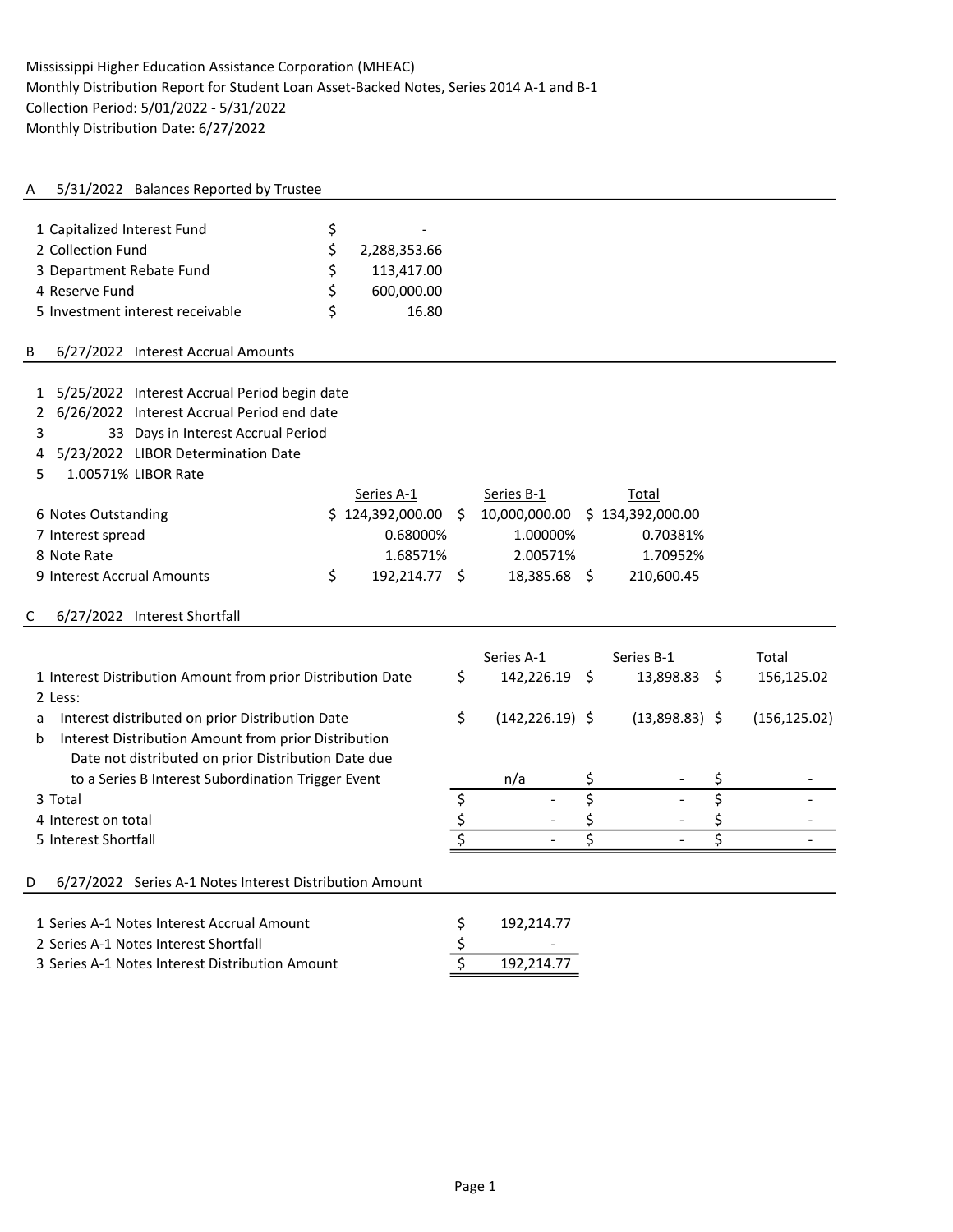# E 6/27/2022 Series B-1 Notes Interest Distribution Amount

| 1 Borrower interest accrued                                | \$               | 531,937.93               |
|------------------------------------------------------------|------------------|--------------------------|
| 2 Subsidy accrued                                          | \$               | 30,090.21                |
| 3 Special allowance accrued                                | \$               | (62, 691.00)             |
| 4 Less: Consolidation fees accrued                         | $\frac{5}{5}$    | (101, 441.88)            |
| 5 Total                                                    |                  | 397,895.26               |
| 6 Total times 365 divided by 360                           | $\overline{\xi}$ | 403,421.58               |
| 7 Less:                                                    |                  |                          |
| Trustee Fees accrued<br>a                                  | \$               | (569.27)                 |
| Servicing Fees accrued<br>b                                | \$               | (27, 759.72)             |
| Administration Fees accrued<br>C                           | \$               | (50,002.55)              |
| Back-up Servicing Fees accrued<br>d                        | \$               |                          |
| Back-up Administration Fees accrued<br>e                   | \$               |                          |
| $\mathsf f$<br>Eligible Lender Trustee Fees accrued        | \$               | (2,083.34)               |
| Rating Agency surveillance fees accrued<br>g               | \$               | (2,375.00)               |
| Series A-1 Notes Interest Accrual Amount<br>h              | $\frac{1}{2}$    | (192, 214.77)            |
| 8 Series B Interest Cap (not less than \$0)                | $\overline{\xi}$ | 128,416.93               |
| 9 Series B-1 Notes Interest Accrual Amount                 | \$               | 18,385.68                |
| 10 Lower of Series B Interest Cap and Interest Accrual     |                  |                          |
| Amount                                                     | \$               | 18,385.68                |
| 11 Series B-1 Notes Interest Shortfall                     | \$               |                          |
| 12 Series B-1 Notes Interest Distribution Amount           | $\overline{\xi}$ | 18,385.68                |
|                                                            |                  |                          |
| F<br>6/27/2022 Amount Due To (From) Department Rebate Fund |                  |                          |
|                                                            |                  |                          |
| 1 Student loan interest subsidy receivable                 | \$               | 83,835.00                |
| 2 Student loan special allowance receivable (payable)      | \$               | (208, 597.00)            |
| 3 Net receivable from (payable to) the U.S. Department     |                  |                          |
| of Education for subsidy and special allowance             |                  | (124, 762.00)            |
| 4 Balance required in Department Rebate Fund               | $rac{\xi}{\xi}$  | 124,762.00               |
| 5 Less: Department Rebate Fund balance                     |                  | (113, 417.00)            |
| 6 Amount due to (from) Department Rebate Fund              | $\frac{5}{5}$    | 11,345.00                |
|                                                            |                  |                          |
| 6/27/2022 Amount Due To (From) Reserve Fund<br>G           |                  |                          |
|                                                            |                  |                          |
| 1 Total Notes Outstanding prior to Distribution Date       |                  | \$134,392,000.00         |
| 2 Required Reserve Fund percentage                         |                  | 0.25%                    |
| 3 Specified Reserve Fund Balance (not less than \$600,000) | \$               | 600,000.00               |
| 4 Less: Reserve Fund balance                               |                  | (600,000.00)             |
| 5 Amount due to (from) Reserve Fund                        | $rac{5}{5}$      | $\overline{\phantom{a}}$ |
|                                                            |                  |                          |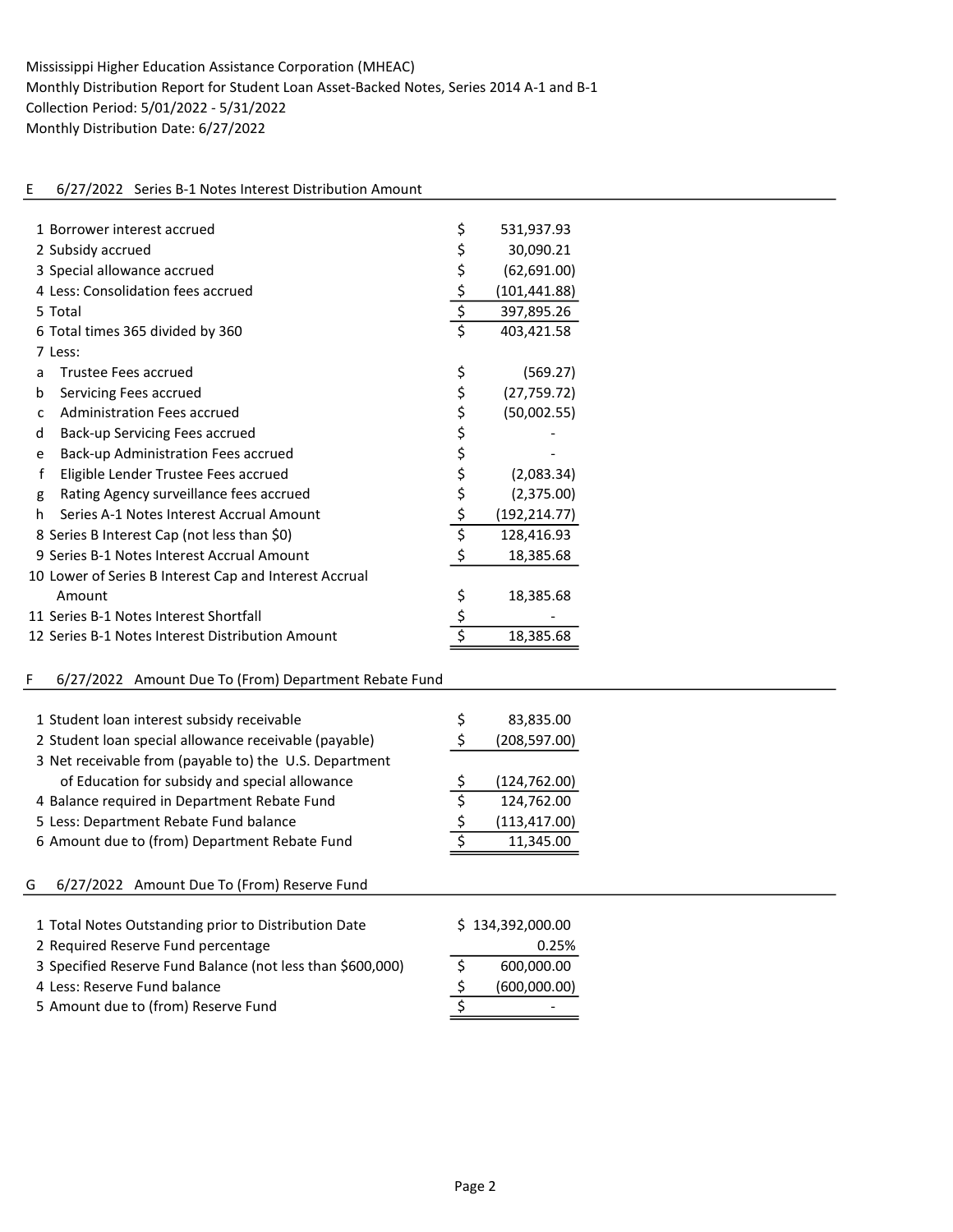# H 6/27/2022 Collection Fund Distributions and Transfers

| 1 5/31/2022 Collection Fund balance                           | \$          | 2,288,353.66   |
|---------------------------------------------------------------|-------------|----------------|
| 2 Consolidation rebate fee to U.S. Dept of Education          | \$          | (101, 441.88)  |
| 3 Transfer from (to) Department Rebate Fund                   | \$          | (11, 345.00)   |
| 4 Pro rata:                                                   |             |                |
| <b>Trustee Fee to Trustee</b><br>a                            | \$          | (559.97)       |
| Servicing Fee to Servicer<br>b                                | \$          | (27, 759.72)   |
| 5 Administration Fee to Administrator                         | \$          | (49, 455.75)   |
| 6 Pro rata, subject to \$125,000 annual limit:                |             |                |
| Back-up Servicing Fee to Back-up Servicer<br>a                | \$          |                |
| Eligible Lender Trustee Fee and expense to Eligible<br>b      |             |                |
| Lender Trustee                                                | \$          | (6, 250.00)    |
| Trustee expense to Trustee<br>с                               | \$          |                |
| Back-up Administration Fee to Back-up Administrator<br>d      | \$          |                |
| Rating Agency surveillance fee to Rating Agencies<br>e        | \$          | (8,500.00)     |
| f<br>Any amount remaining from \$125,000 limit to MHEAC       |             |                |
| annually on 9/25 Distribution Date                            | \$          |                |
| 7 Series A-1 Notes Interest Distribution Amount to            |             |                |
| Series A-1 Noteholders                                        | \$          | (192, 214.77)  |
| 8 If Subordinate Parity Ratio is at least 101%:               |             |                |
| Series B-1 Notes Interest Distribution Amount to<br>a         |             |                |
| Series B-1 Noteholders                                        |             | (18, 385.68)   |
| 9 Transfer from Capitalized Interest Fund                     | \$<br>\$    |                |
| 10 Transfer from (to) Reserve Fund                            | \$          |                |
| 11 If Subordinate Parity Ratio is at least 110% before        |             |                |
| payment and will be at least 110% after payment, then         |             |                |
| pro rata, subject to \$100,000 annual limit, amounts          |             |                |
| unpaid from prior Distribution Dates:                         |             |                |
| Back-up Servicing Fee to Back-up Servicer                     | \$          |                |
| a<br>Eligible Lender Trustee Fee and expense to Eligible<br>b |             |                |
| <b>Lender Trustee</b>                                         |             |                |
| Trustee expense to Trustee<br>с                               | \$ \$ \$ \$ |                |
| Back-up Administration Fee to Back-up Administrator<br>d      |             |                |
| Rating Agency surveillance fee to Rating Agencies<br>е        |             |                |
| f<br>Any amount remaining from \$100,000 limit to MHEAC       |             |                |
| annually on 9/25 Distribution Date                            | \$          |                |
| 12 Series A-1 Notes principal distribution amount to          |             |                |
| Series A-1 Noteholders                                        | \$          | (1,872,000.00) |
| 13 Series B-1 Notes principal distribution amount to          |             |                |
| Series B-1 Noteholders                                        | \$          |                |
| 14 If Series B-1 Notes no longer outstanding:                 |             |                |
| Series B Carry-Over Amount to Series B-1 Noteholders<br>a     | \$          |                |
| Remainder to MHEAC<br>b                                       | \$          |                |
| 5/31/2022 Collection Fund balance remaining<br>15             | \$          | 440.89         |
|                                                               |             |                |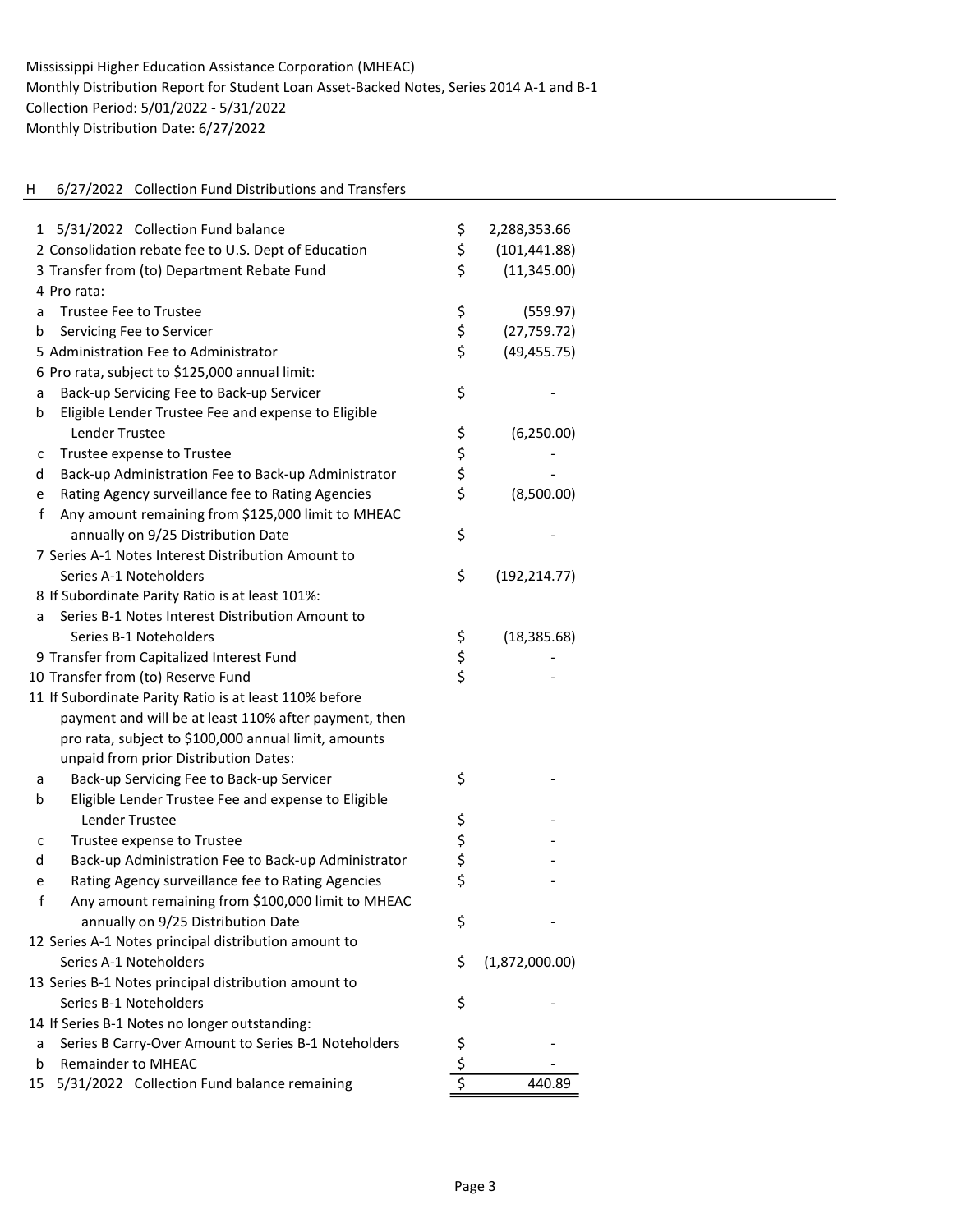## I 6/27/2022 Series B Carry-Over Amount

| 1 Beginning Series B Carry-Over Amount                  |  |
|---------------------------------------------------------|--|
| 2 Interest accrued on beginning Carry-Over Amount       |  |
| 3 Series B-1 Notes Interest Accrual Amount in excess of |  |
| the Series B Interest Cap                               |  |
| 4 Series B-1 Notes Interest Distribution Amount not     |  |
| distributed due to a Series B Interest Subordination    |  |
| Trigger Event (trigger event is not continuing)         |  |
| 5 Series B Carry-Over Amount distributed                |  |
| 6 6/27/2022 Series B Carry-Over Amount                  |  |

## J 6/27/2022 Transfers and Distributions

|                             | 5/31/2022<br><b>Balance</b> | 6/27/2022<br>Transfers   | June<br><b>Distributions</b> | Remaining<br><b>Balance</b> |
|-----------------------------|-----------------------------|--------------------------|------------------------------|-----------------------------|
| 1 Capitalized Interest Fund | $\overline{\phantom{a}}$    | $\overline{\phantom{a}}$ | $\overline{\phantom{a}}$     |                             |
| 2 Collection Fund           | 2,288,353.66                | $(11,345.00)$ \$         | $(2,276,567.77)$ \$          | 440.89                      |
| 3 Department Rebate Fund    | 113.417.00                  | 11,345.00                | $\overline{\phantom{a}}$     | 124,762.00                  |
| 4 Reserve Fund              | 600,000.00                  | $\overline{\phantom{0}}$ | -                            | 600,000.00                  |

#### K 6/27/2022 Note Balances After Principal Distribution

|                                               | Series A-1       | Series B-1    | Total                 |
|-----------------------------------------------|------------------|---------------|-----------------------|
| 1 Note balances before principal distribution | \$124.392.000.00 | 10,000,000.00 | \$134,392,000.00      |
| 2 6/27/2022 Principal distribution            | \$(1,872,000.00) |               | $-$ \$ (1,872,000.00) |
| 3 Note balances after principal distribution  | \$122,520,000,00 | 10,000,000.00 | \$132,520,000.00      |

#### L 6/27/2022 Senior Parity Ratio and Subordinate Parity Ratio

| $\mathbf{1}$  |                             | 5/31/2022 Student loan principal                        | S  | 148,367,242.20   |
|---------------|-----------------------------|---------------------------------------------------------|----|------------------|
| $\mathcal{P}$ |                             | 5/31/2022 Student loan accrued borrower interest        | \$ | 3,757,577.60     |
|               | 3 Less:                     |                                                         |    |                  |
| a             |                             | Unguaranteed portion of loans in a claim filed status   | \$ | (13, 963.27)     |
| b             |                             | Loan principal previously filed as claims and deemed    |    |                  |
|               |                             | uninsured by the Servicer                               | \$ | (83, 104.09)     |
|               |                             | 4 5/31/2022 Net receivable from U.S. Department of      |    |                  |
|               |                             | Education for subsidy and special allowance             | \$ |                  |
| 5.            |                             | 5/31/2022 Deposits in transit from Servicer             | \$ | 371,052.47       |
| 6             |                             | 5/31/2022 Investment interest receivable                | \$ | 16.80            |
| 7             |                             | 6/27/2022 Capitalized Interest Fund balance             | \$ |                  |
| 8             |                             | 6/27/2022 Reserve Fund balance                          | \$ | 600,000.00       |
|               | 9 Total assets              |                                                         |    | \$152,998,821.71 |
|               |                             | 10 6/27/2022 Series A-1 Notes Outstanding               |    | \$122,520,000.00 |
|               | 11 Senior Parity Ratio      |                                                         |    | 124.88%          |
|               |                             | 12 6/27/2022 Series A-1 Notes and B-1 Notes Outstanding | S. | 132,520,000.00   |
|               | 13 Subordinate Parity Ratio |                                                         |    | 115.45%          |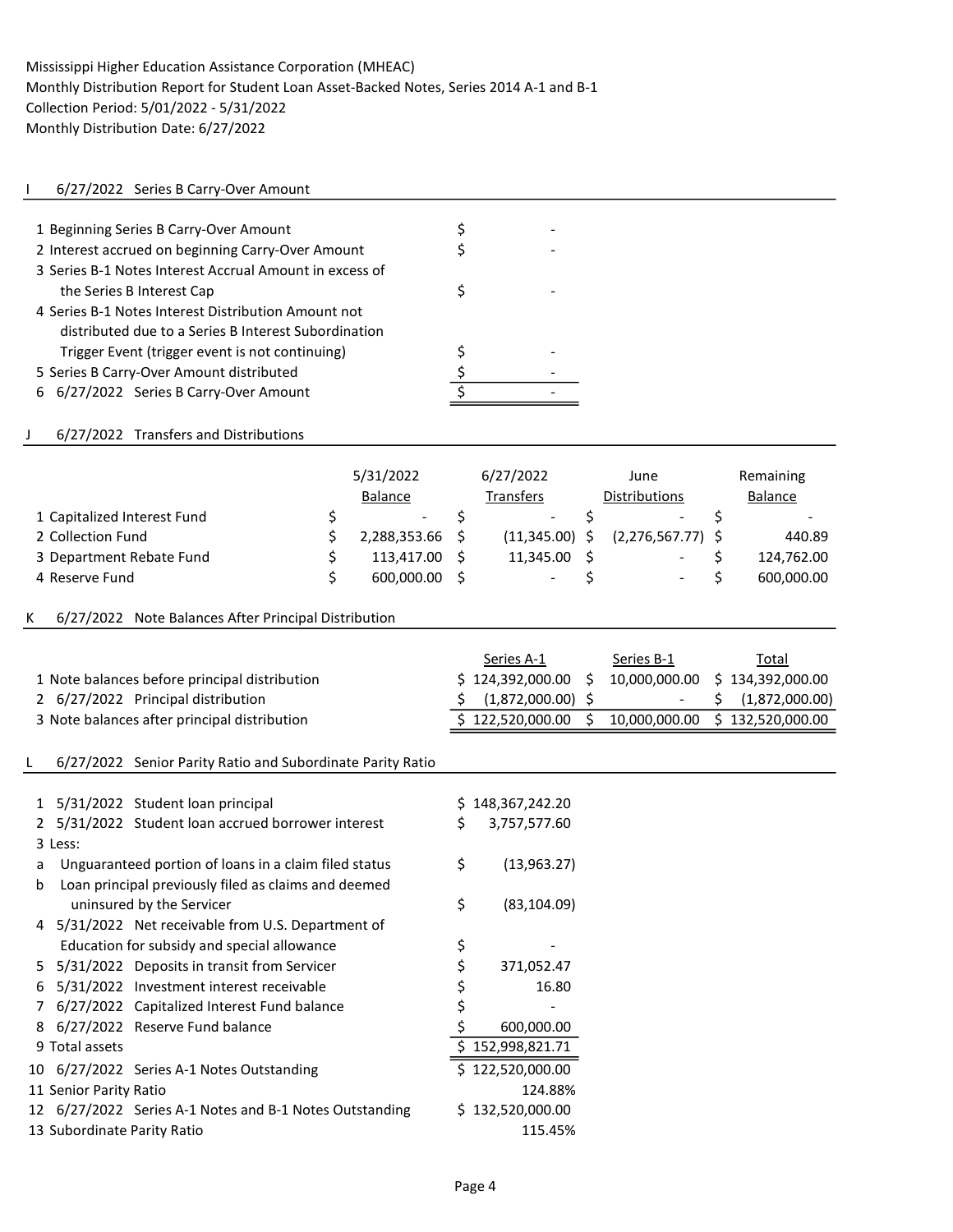## M 5/31/2022 Pool Balance as a % of Initial Pool Balance

| 1 Student loan principal on Date of Issuance<br>2 Student loan interest on Date of Issuance<br>3 Acquisition Funds used to acquire loans during the | Ś                                                     | \$387,324,384.66<br>6,228,174.05 |                  |
|-----------------------------------------------------------------------------------------------------------------------------------------------------|-------------------------------------------------------|----------------------------------|------------------|
| <b>Acquisition Period</b>                                                                                                                           |                                                       |                                  |                  |
| 4 Initial Pool Balance                                                                                                                              |                                                       |                                  | \$393,552,558.71 |
|                                                                                                                                                     | 5 5/31/2022 Student loan principal                    |                                  | \$148,367,242.20 |
|                                                                                                                                                     | 6 5/31/2022 Student loan interest                     |                                  | 3,757,577.60     |
|                                                                                                                                                     | 5/31/2022 Pool Balance                                |                                  | \$152,124,819.80 |
|                                                                                                                                                     | 5/31/2022 Pool Balance as a % of Initial Pool Balance |                                  | 38.65%           |

# N 5/01/2022 - 5/31/2022 Collection Period Activity for Collection Fund

| $\mathbf{1}$ | 5/1/2022 Beginning balance           | \$<br>2,613,977.68   |
|--------------|--------------------------------------|----------------------|
|              | 2 Distributions and transfers        | \$<br>(2,613,109.82) |
|              | 3 Repurchases from guarantors        | \$<br>(212, 607.75)  |
|              | 4 Principal collections:             |                      |
| a            | <b>Borrowers</b>                     | \$<br>882,693.17     |
| h            | Guarantors                           | \$<br>328,722.92     |
| C            | Loan consolidation                   | \$<br>924,980.47     |
| 5            | Interest collections:                |                      |
| a            | <b>Borrowers</b>                     | \$<br>215,259.22     |
| b            | Guarantors                           | \$<br>19,859.24      |
| C            | Loan consolidation                   | \$<br>12,599.34      |
|              | 6 Interest subsidy                   | \$                   |
|              | 7 Special allowance                  | \$                   |
|              | 8 Late fees                          | \$<br>5,867.61       |
|              | 9 Reimbursements from Servicer       | \$                   |
|              | 10 Investment income                 | \$<br>17.21          |
|              | 11 Deposits in transit from Servicer | \$<br>110,094.37     |
|              | 12 5/31/2022 Ending balance          | \$<br>2,288,353.66   |
|              |                                      |                      |